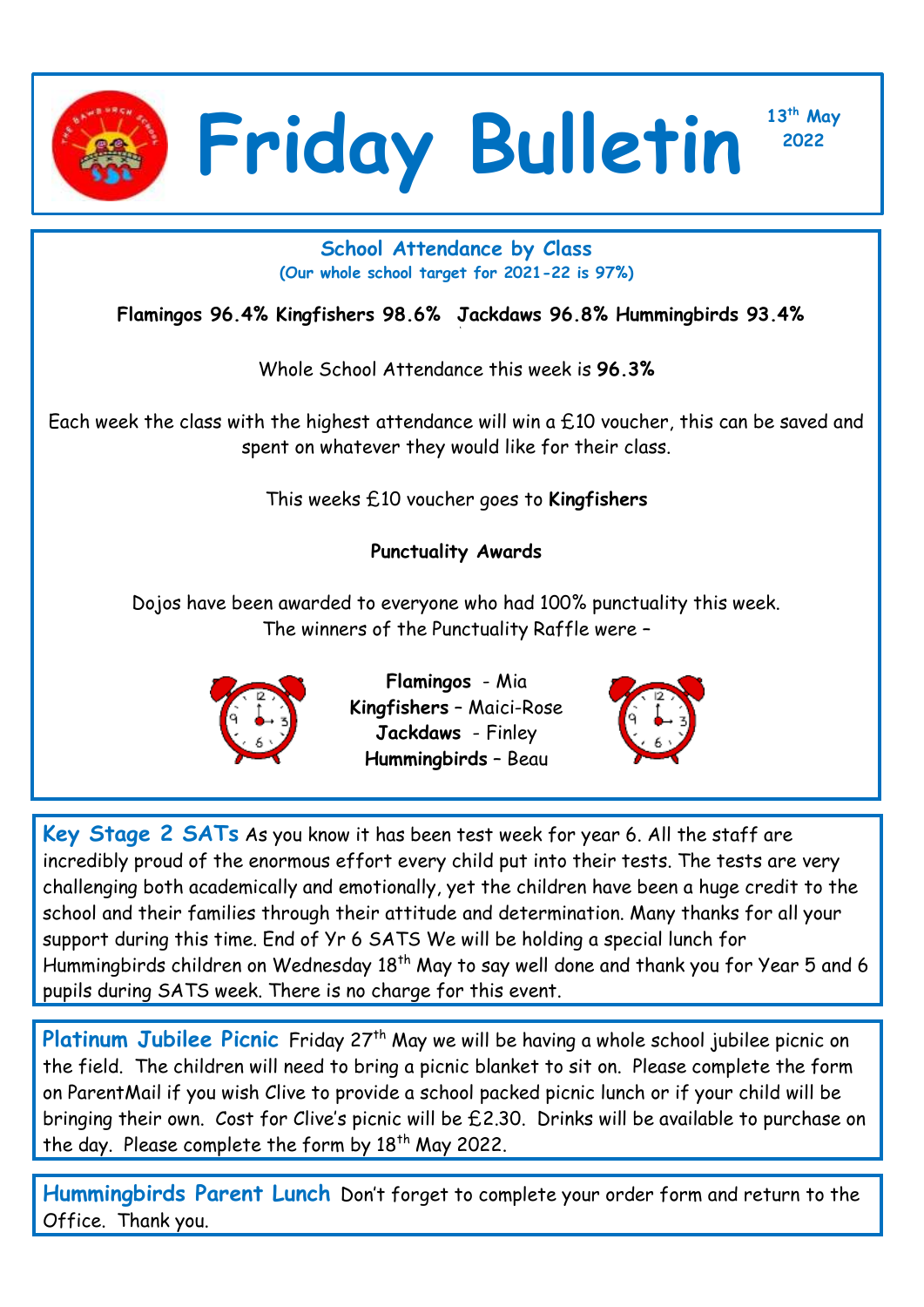**Storytellers Chair** In preparation for the bus opening our storytellers chair has been installed today ready for the children to come and enjoy stories by the bus. It has been given the seal of approval!



## **Diary Dates**

Please note the following dates for parent lunches Flamingos 16<sup>th</sup> June 22 Kingfishers 23rd June 22 Jackdaws 1st July 22 Year 5 5<sup>th</sup> July 22

Celebration Assembly and Year 6 leavers lunch 18<sup>th</sup> July 22 KS2 performance 14<sup>th</sup> July 22 Sports Day 8<sup>th</sup> July 22

**Pupil Premium** Do you know about Pupil Premium? If you think your child may be eligible for any of the following, please contact Miss Stedman or the Office to discuss in the strictest of confidence.

**Free School Meals** – Families who receive certain benefits may be eligible for FSM. Registering for Free School Meals could raise extra valuable funds for the school to support extra tuition, additional teaching staff or after school activities.

**Adopted** – Children in alternative provision funded by the Local Authority who were adopted from local authority care or who have left care under a special guardianship or care arrangement order are eligible to attract pupil premium. This is paid to the school to help provide specific support to raise attainment and address the wider needs of vulnerable children.

**Service Pupil Premium –** SPP is money paid directly to schools for supporting service children.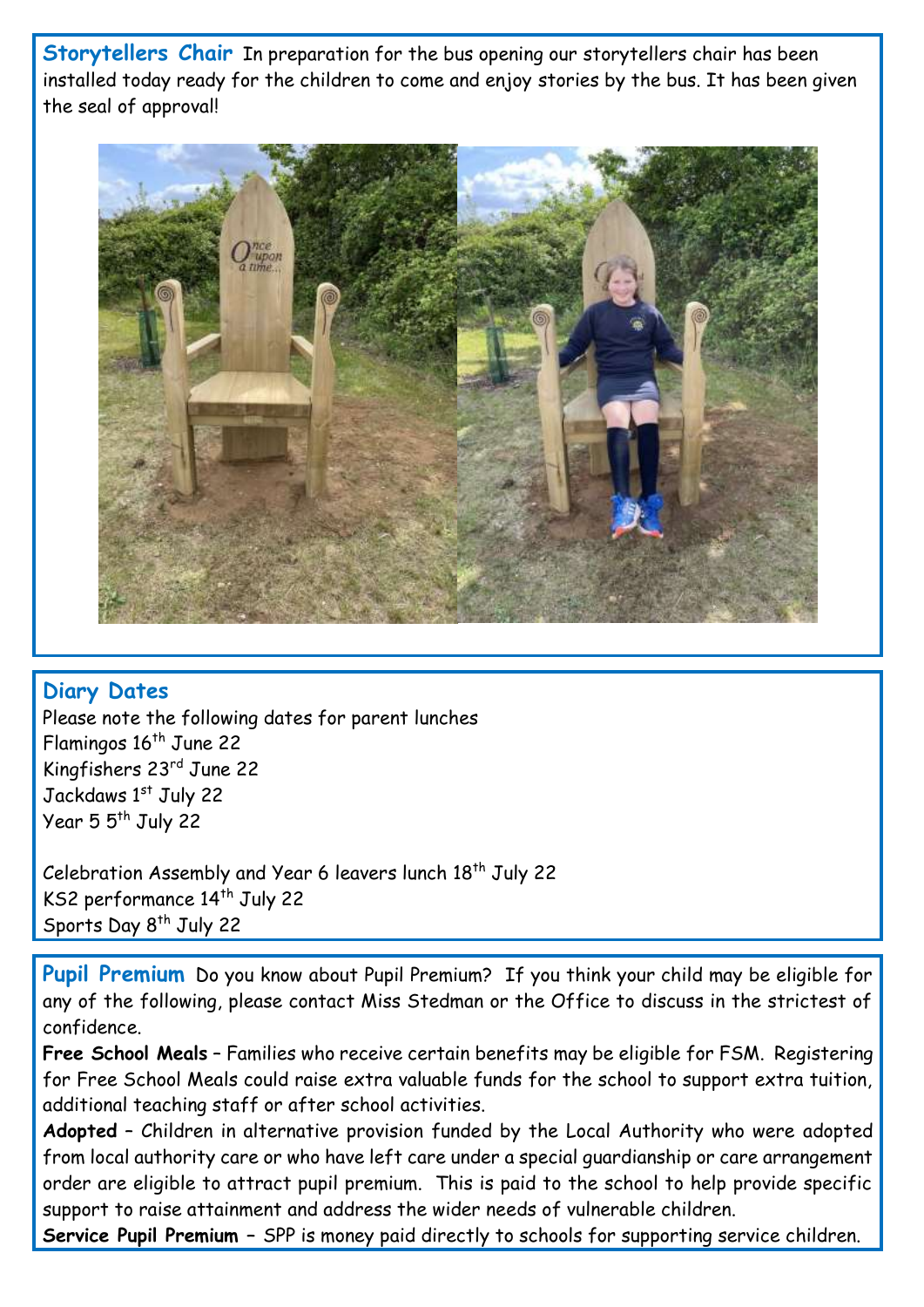**Outstanding Payment for dinners and drinks** School meals, drinks and tuck must be paid for in advance of these being taken. Payment must be made via ParentMail. Our bad debt policy procedures will apply as follows -

Where a family has incurred a debt for school lunches and/or drinks, school will stop providing lunches and drinks until full or part payment has been received. The limit is as follows: School lunches a debt of £23.00 – which equates to 10 lunches/2 weeks Drinks cartons at lunch time and tuck, a debt of £10.00

Please contact the Office if your are experiencing difficulties, so we can arrange a payment plan to assist. An application form is attached for completion and return if you are eligible for free school meals. Any application is treated in the strictest confidence.

**Covid** Now that all guidance has been withdrawn I thought that I would share with you our school's policy (Norfolk's) on Covid in schools:

- If your child has [symptoms of a respiratory illness,](https://www.gov.uk/guidance/people-with-symptoms-of-a-respiratory-infection-including-covid-19#symptoms-of-respiratory-infections-including-covid-19) **and** a high temperature, and you feel they are not well enough to attend school, stay at home and avoid contact with people until they are well enough to resume normal activities and no longer have a high temperature (and no longer need medication to reduce a temperature).
- [Children and young people \(aged 18 years and under\) who have](https://www.gov.uk/guidance/people-with-symptoms-of-a-respiratory-infection-including-covid-19#children-and-young-people-aged-18-years-and-under-who-have-symptoms-of-a-respiratory-infection-including-covid-19) **mild** symptoms of a [respiratory infection](https://www.gov.uk/guidance/people-with-symptoms-of-a-respiratory-infection-including-covid-19#children-and-young-people-aged-18-years-and-under-who-have-symptoms-of-a-respiratory-infection-including-covid-19) such as a runny nose, sore throat, or slight cough, who are otherwise well, can continue to attend their education setting.
- Adults and children who have experienced diarrhoea or vomiting should stay away from school for two days after symptoms have gone.
- If you have access to tests and [test positive for COVID-19 and are an adult](https://www.gov.uk/guidance/people-with-symptoms-of-a-respiratory-infection-including-covid-19#what-to-do-if-you-have-a-positive-covid-19-test-result) you should stay at home and avoid contact with other people for at least 5 days after the day your test was taken (or longer if you are still poorly/have a temperature), which is when you are most infectious. Or for 3 days [for children and young people aged 18 and under](https://www.gov.uk/guidance/people-with-symptoms-of-a-respiratory-infection-including-covid-19#children-and-young-people-aged-18-years-and-under-who-have-symptoms-of-a-respiratory-infection-including-covid-19) (or longer if you are still poorly/have a [high temperature\)](https://www.nhs.uk/conditions/fever-in-children/). More detail is available on [GOV.UK.](https://www.gov.uk/guidance/people-with-symptoms-of-a-respiratory-infection-including-covid-19)
- Children and young people who usually go to school, college or childcare and who live with someone who has a positive COVID-19 test result should continue to attend as normal. There is no need to isolate.
- Regular asymptomatic testing ceased in most mainstream settings in February and from 1 April is no longer recommended in any education or childcare settings, including in SEND, alternative provision and children's social care settings.

**Sandringham Trip** Did you know that King Edward VII ordered that all clocks on the estate be set half a hour ahead of Greenwich Mean Time? We, however, can not be late as we have strict time slots to visit the house! Can you please ensure that you arrive at school at 8-8.05 a.m. as the coach will leave promptly at 8.20 a.m. and can not wait! Don't forget to bring a packed lunch or if you have ordered Clive's packed lunch, a rusack to carry it in. Hopefully, the children will have a fabulous day in this historic Platinum Jubilee year.

## **Stocks Hill is going to be closed for 5 days from May 23rd. Please allow extra time for your journey.**

Please note there is no afterschool club on this day (23rd May 2022)